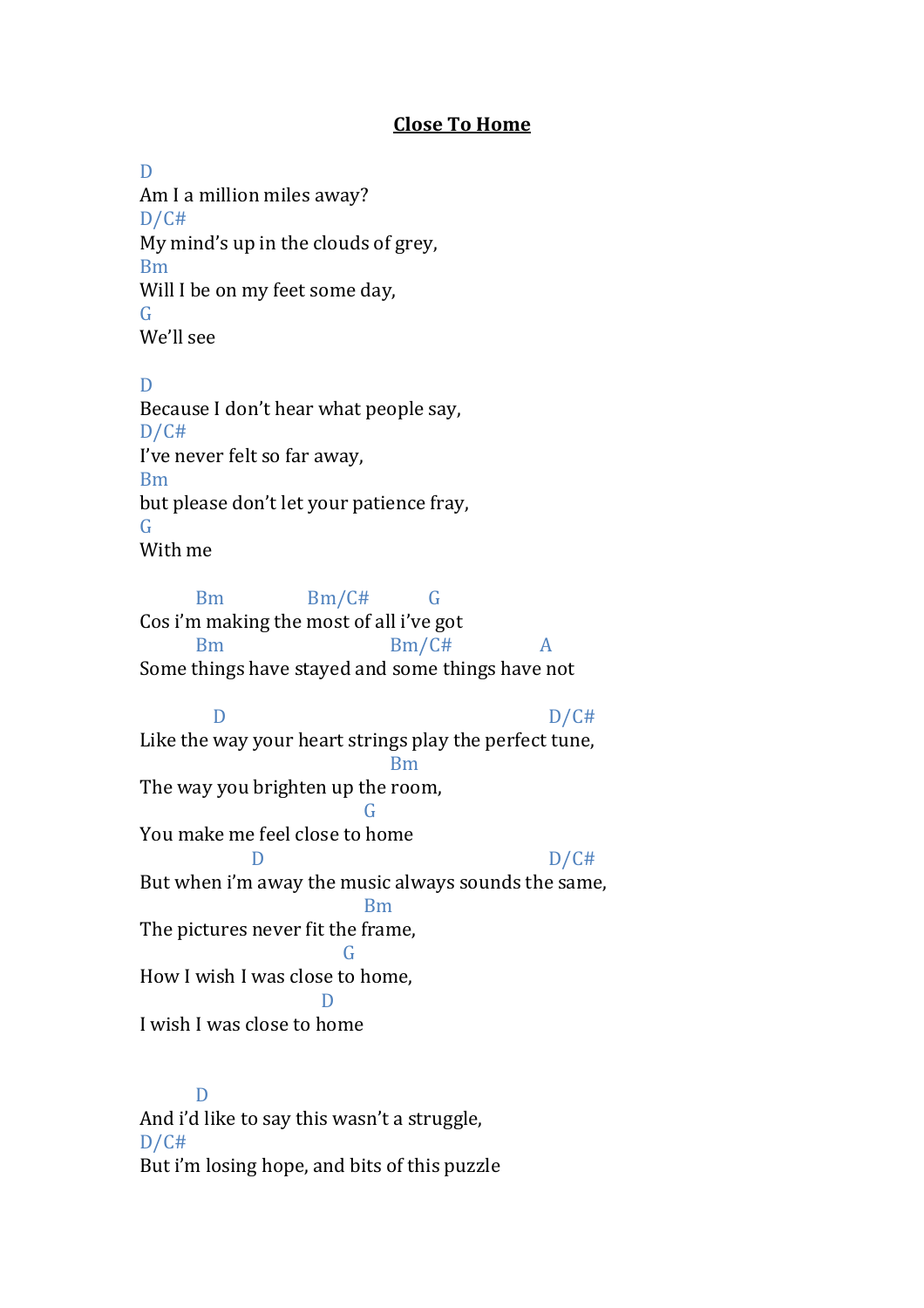Bm G It's ripped away one puzzle piece at a time

D So i'm scrambling for some sense of this mess, D/C# Just a crutch to stand on so I can address, Bm G A starting point, to get things back in line

Bm Bm/C# G Cos i'm making the most of all i've got Bm Bm/C# A Some things have stayed and some things have not D D/C# Like the way your heart strings play the perfect tune, Bm The way you brighten up the room, G You make me feel close to home D D/C# But when i'm away the music always sounds the same, Bm The pictures never fit the frame, G How I wish I was close to home, Bm, G, D, A (x2) I wish I was close to home

## Bm just give me one more moment, F#m Keep your arms open G I know it seems it, A But i'm not broken

Bm I feel wheels turning, Bm/C# Don't close the curtain,